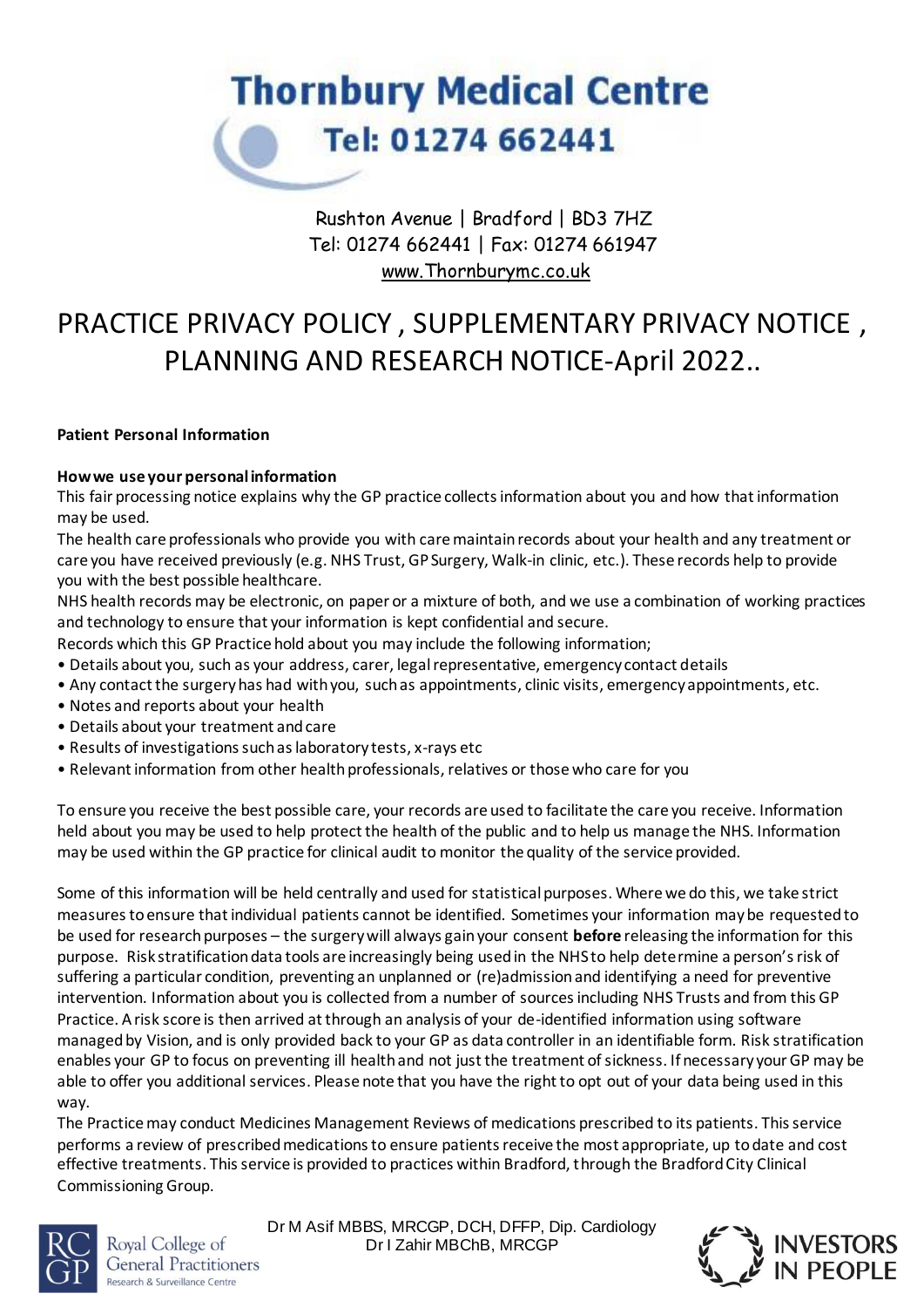## **How do we maintain the confidentiality of your records?**

We are committed to protecting your privacy and will only use information collected lawfully in accordance with:

- Data Protection Act 1998 (25<sup>th</sup> May 2018-General Data Protection Regulations Act.)
- Human Rights Act 1998
- Common Law Duty of Confidentiality
- Health and Social Care Act 2012
- NHS Codes of Confidentiality, Information Security and Records Management

## **Information: To Share or Not to Share Review**

Every member of staff who works for an NHS organisation has a legal obligation to keep information about you confidential. We will only ever use or pass on information about you if others involved in your care have a genuine need for it. We will not disclose your information to any third party without your permission unless there are exceptional circumstances (i.e. life or death situations), where the law requires information to be passed on and / or in accordance with the new information sharing principle -information sharing review (Information to share or not to share) where "The duty to share information can be as important as the duty to protect patient confidentiality." This means that health and social care professionals should have the confidence to share information in the best interests of their patients within the framework set out by the Caldicott principles. They should be supported by the policies of their employers, regulators and professional bodies.

### **Who are our partner organisations?**

We may also have to share your information, subject to strict agreements on how it will be used, with the following organisations;

- NHS Trusts / Foundation Trusts
- GP's
- NHS Commissioning Support Units
- Independent Contractors such as dentists, opticians, pharmacists
- Private Sector Providers
- Voluntary Sector Providers
- Ambulance Trusts
- Clinical Commissioning Groups
- Social Care Services
- Health and Social Care Information Centre (HSCIC)
- Local Authorities
- Education Services
- Fire and Rescue Services
- Police & Judicial Services
- Voluntary Sector Providers
- Private Sector Providers
- Other 'data processors' which you will be informed of



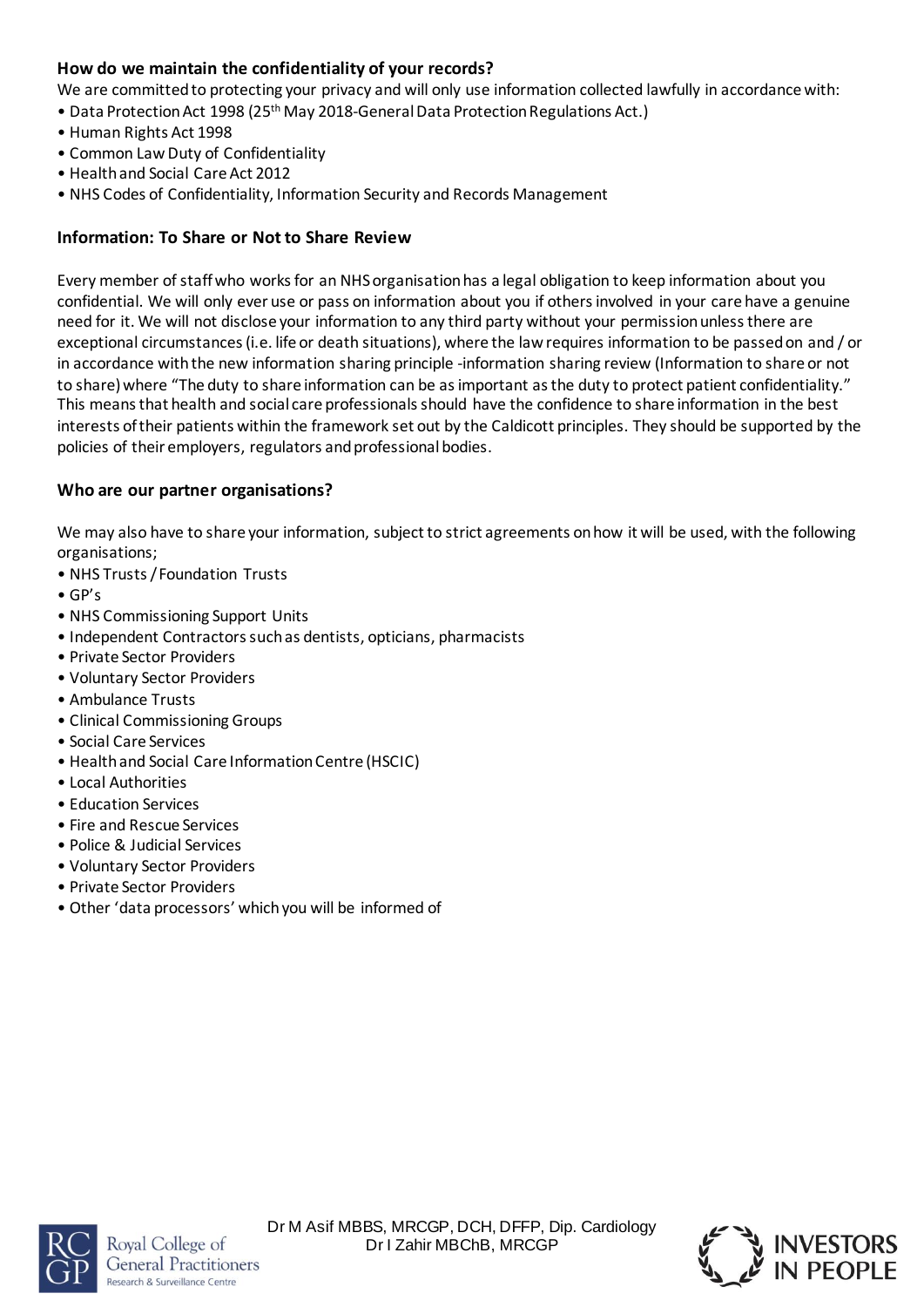You will be informed who your data will be shared with and in some cases asked for explicit consent for this to happen when this is required.

### **Primary Care Network**

We are a member of a Primary Care Network (PCN). This means we will be working closely with a number of other Practices and Health Care Organisations to provide healthcare services to you.

During the course of work we may share your information with these Practices and Healthcare organisations/ professionals. We will only share this information where it relates to your direct healthcare needs.

When we do this, we will always ensure the appropriate agreements are in place to protect your information and keep it safe and secure. This is also what the Law requires us to do.

If you would like to see the information the PCN holds about you please contact Rachael Nicholson (Data Protection Officer) at Scorex House, 1 Bolton Road, Bradford, BD1 4AS. See also your rights as a patient listed below

#### **Access to personal information**

You have a right under the General Data Regulation Act 2016- to request access to view or to obtain copies of what information the surgery holds about you and to have it amended should it be inaccurate.

#### **In order to request this, you need to do the following:**

• Your request must be made in writing to the GP – for information from the hospital you should write direct to them

- There may be a charge to have a printed copy of the information held about you
- We are required to respond to you within 30 days .

• You will need to give adequate information (for example full name, address, date of birth, NHS number and details of your request) so that your identity can be verified and your records located Objections / Complaints.

Should you have any concerns about how your information is managed at the GP practice ,please contact the Office Manager. If you are still unhappy following a review by the GP practice, you can then complain to the Information Commissioners Office (ICO) via their website (www.ico.gov.uk).

If you are happy for your data to be extracted and used for the purposes described in this privacy notice then you do not need to do anything. If you have any concerns about how your data is shared then please contact the practice.

### **Change of Details**

It is important that you tell the person treating you if any of your details such as your name or address have changed or if any of your details such as date of birth is incorrect in order for this to be amended. You have a responsibility to inform us of any changes so our records are accurate and up to date for you.

#### **Notification**

The practice is registered with the Information Commissioners Office (ICO). Further information is available on the Information Commissioners Office website www.ico.org.uk

### **Who is the Data Controller?**

The Data Controller, responsible for keeping your information secure and confidential is: Caldicott Lead Dr M. Asif THORNBURY MEDICAL CENTRE.



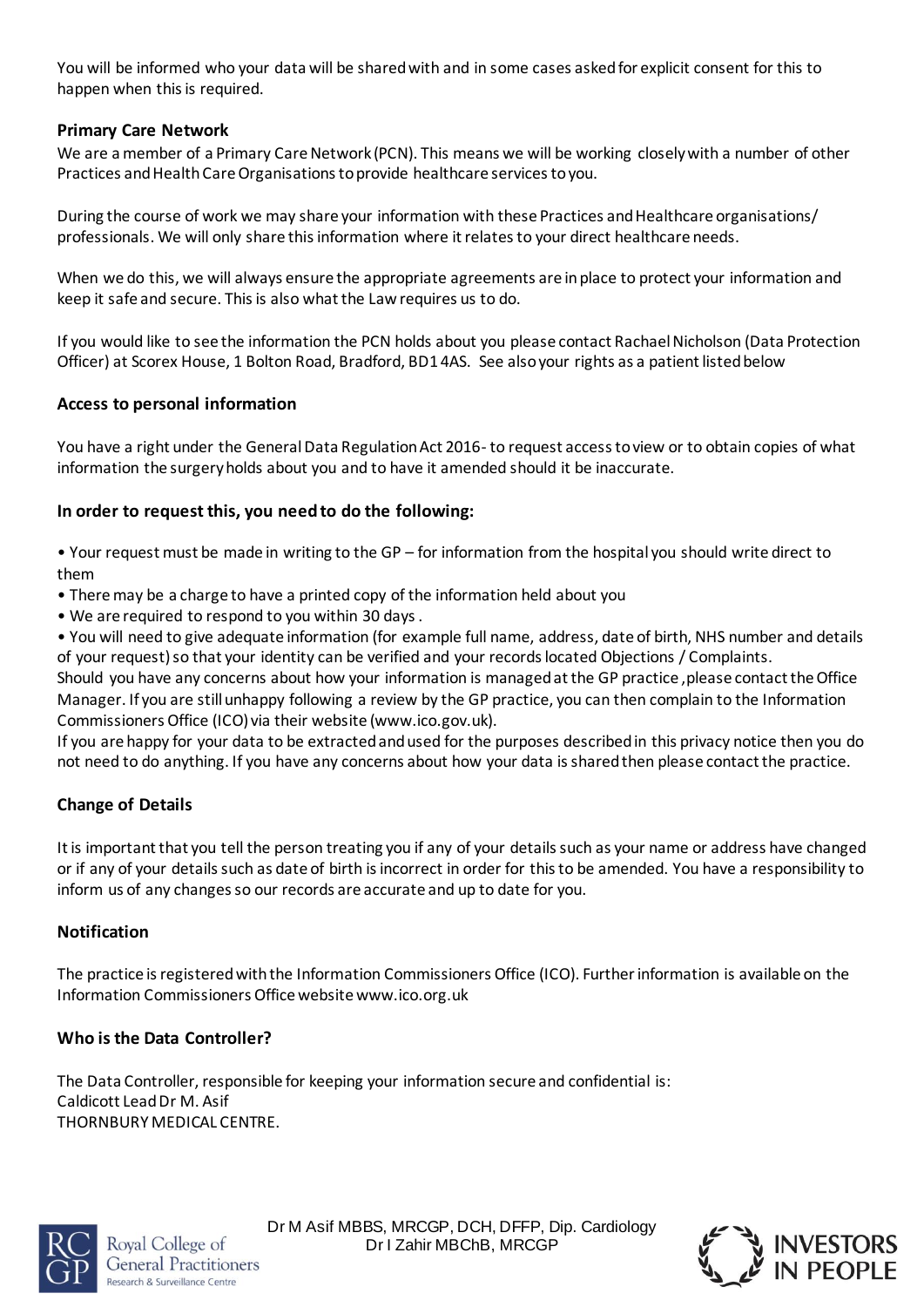## **Complaints**

Should you have any concerns about how your information is managed by the Practice please contact the Practice Business Manager at the following address:

Thornbury Medical Centre,Rushton Avenue,Bradford, BD3 7HZ.

If you are still unhappy following a review by the Practice you can then complain to the Information Commissioners Office (ICO). www.ico.org.uk, casework@ico.org.uk, telephone: 0303 123 1113 (local rate) or 01625 545 745.

# SCR Coronavirus (COVID-19) supplementary privacy notice

20 April 2020: information for patients explaining how health and social care organisations may use your Summary Care Record information within the health and social care system to protect you and others during the coronavirus (COVID-19) outbreak.

# Your information and responding to coronavirus (COVID-19)

The health and social care system is facing significant pressures due to the coronavirus outbreak. Health and care information is essential to deliver care individuals, to support health and social care services and to protect public health. Information will also be vital in researching, monitoring, tracking and managing the outbreak. In the current emergency, it has become even more important to share health and care information across relevant organisations.

# Change to information held in your Summary Care Record

In light of the current emergency, the department of Health and Social Care has removed the requirement for a patient's prior explicit consent to share additional information as part of the Summary Care Record.

This is because the Secretary of State for Health and Social Care has issued a legal notice to healthcare bodies requiring them to share confidential patient information with other healthcare bodies where this is required to diagnose, control and prevent the spread of the virus and manage the pandemic. This includes sharing additional information through Summary Care Records, unless a patient objects to this.

If you have already expressed a preference to only have core information shared in your Summary Care Record, or to opt-out completely of having a Summary Care Record, these preferences will continue to be respected and this change will not apply to you. For everyone else, the Summary care Record will be updated to include the additional information. This change of requirement will be reviewed after the current coronavirus (COVID-19) pandemic.

# Why we have made this change

In order to look after your health and care needs, health and social care bodies may share your confidential patient information contained in your Summary Care Record with clinical and non-clinical staff in other health and care organisations, for example hospitals, NHS 111 and out of hours organisations. These changes will improve the healthcare that you receive away from your usual GP practice.



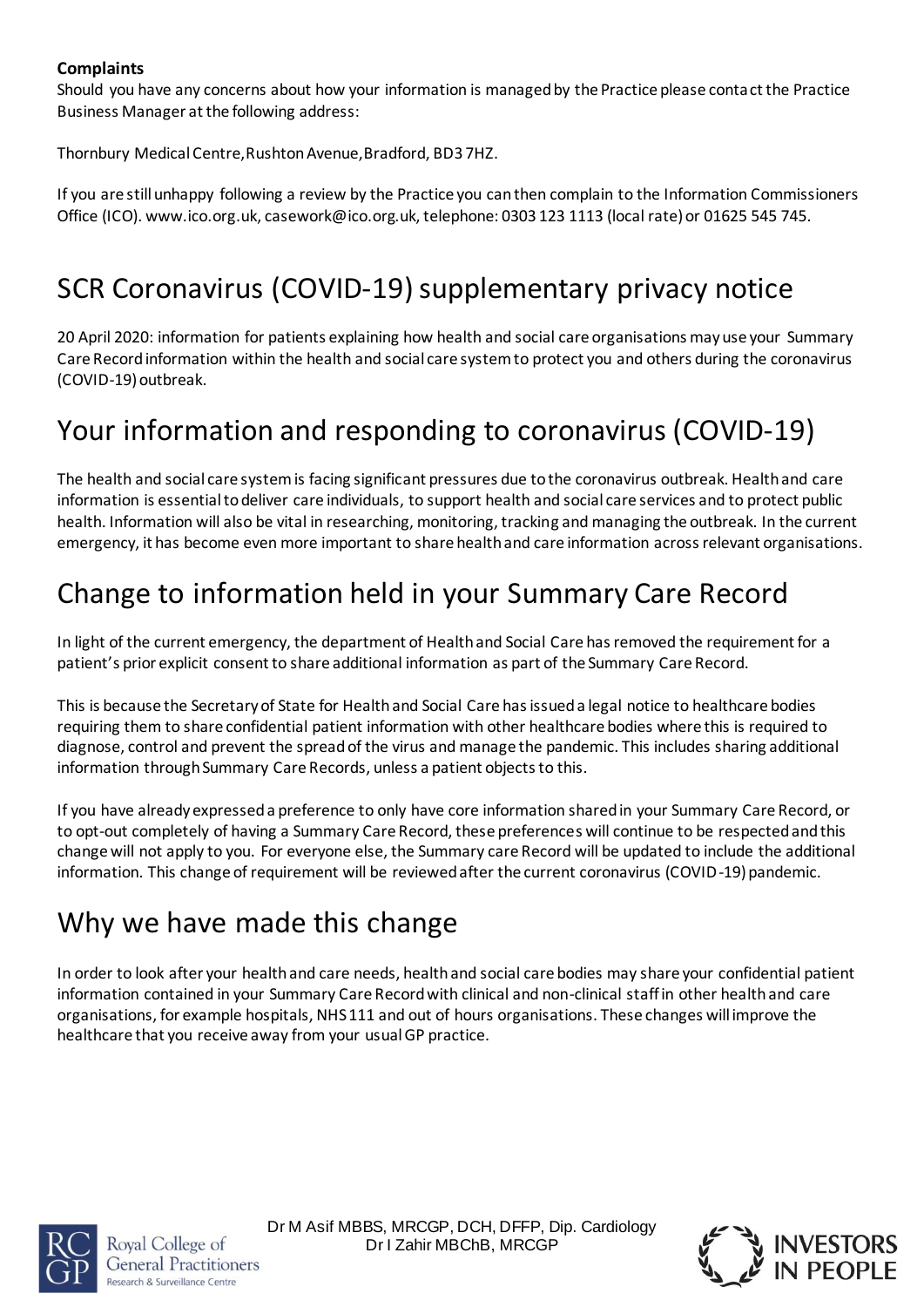### *Coronavirus (COVID-19) pandemic and your information*

*The ICO recognises the unprecedented challenges the NHS and other health professionals are facing during the COVID-19 pandemic.*

*The ICO also recognise that 'Public bodies may require additional collection and sharing of personal data to protect against serious threats to public health.'*

*The Government have also taken action in respect of this and on 20th March 2020 the Secretary of State for Health and Social Care issued a notice under Regulation 3(4) of the Health Service (Control of Patient Information) Regulations 2002 requiring organisations such as GP Practices to use your information to help GP Practices and other healthcare organisations to respond to and deal with the COVID-19 pandemic.*

*Please note that this notice has now been revised and extended by a further notice from 29th July 2020 until 31st March 2021.*

*In order to look after your healthcare needs during this difficult time, we may urgently need to share your personal information, including medical records, with clinical and non clinical staff who belong to organisations that are permitted to use your information and need to use it to help deal with the COVID-19 pandemic. This could (amongst other measures) consist of either treating you or a member of your family and enable us and other healthcare organisations to monitor the disease, assess risk and manage the spread of the disease. Additionally, the use of your information is now required to support NHS Test and Trace.*

*Please be assured that we will only share information and health data that is necessary to meet yours and public healthcare needs.*

*The Secretary of State for Health and Social Care has also stated that these measures are temporary and will expire on 31st March 2021 unless a further extension is required. Any further extension will be will be provided in writing and we will communicate the same to you.*

*Please also note that the data protection and electronic communication laws do not stop us from sending public health messages to you, either by phone, text or email as these messages are not direct marketing.*

*It may also be necessary, where the latest technology allows us to do so, to use your information and health data to facilitate digital consultations and diagnoses and we will always do this with your security in mind.*

*If you are concerned about how your information is being used, please contact our DPO using the contact details provided in this Privacy Notice.*

# *General Practice Data for Planning and Research.*

. "This practice is supporting vital health and care planning and research by sharing your data with NHS Digital. For more information about this see the GP [Practice Privacy Notice for General Practice Data for](https://digital.nhs.uk/data-and-information/data-collections-and-data-sets/data-collections/general-practice-data-for-planning-and-research/gp-privacy-notice)  [Planning and Research](https://digital.nhs.uk/data-and-information/data-collections-and-data-sets/data-collections/general-practice-data-for-planning-and-research/gp-privacy-notice)."

UPDATED;16/05/2021.